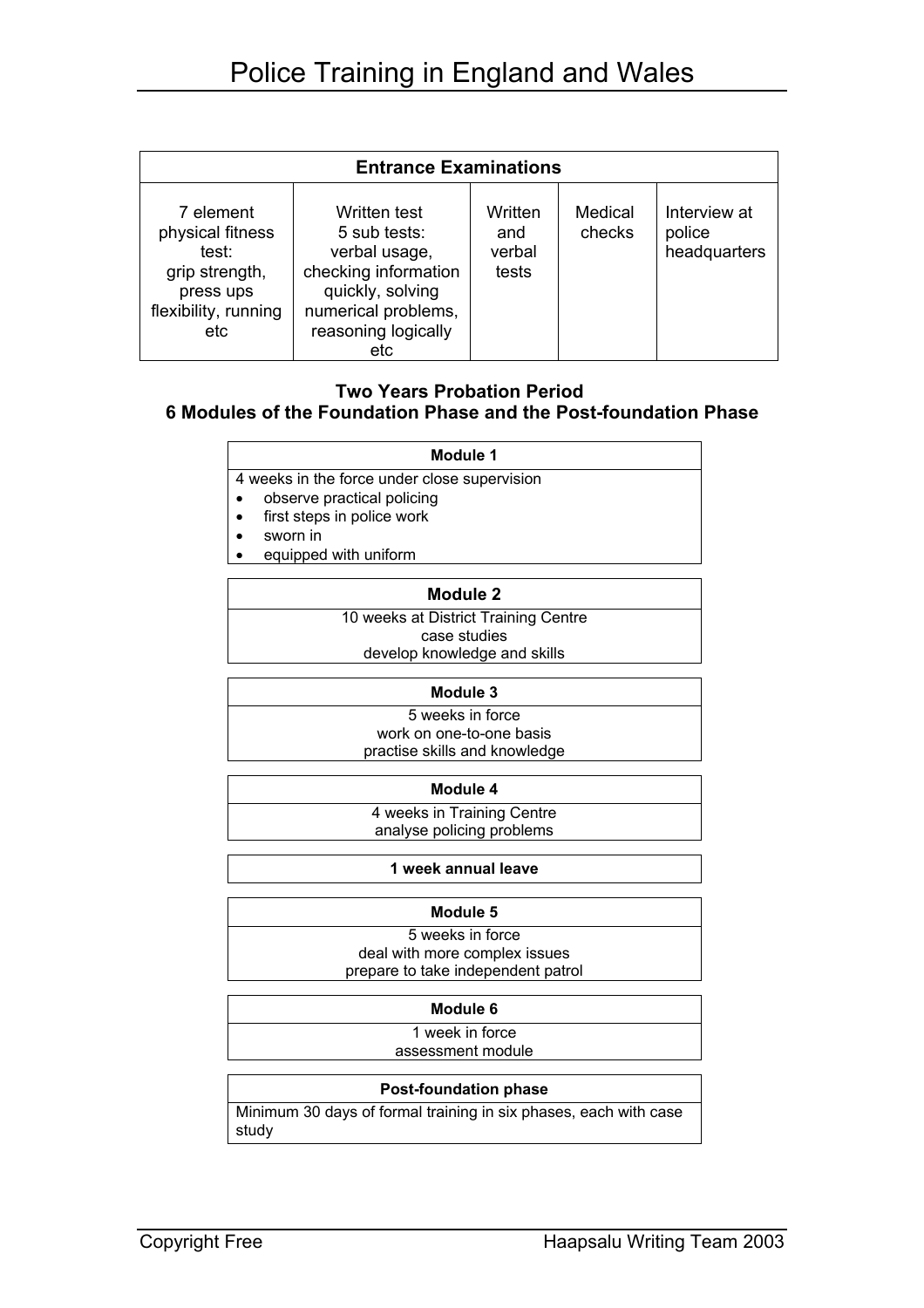At present, police training is designed and delivered in 43 forces and 7 National Police Training centres across the country. With no clear strategy and not enough coordination, police training has become fragmented and confused.

- 14 forces do not implement the National Sergeant Development Programme
- 7 forces do not implement the national course for detective foundation training as prescribed
- The Police Complaints Authority found differences in the lengths of national custody officer training

#### **The time has come for major changes**.

There is a need for a national strategy to put police training forward. It must develop a dynamic and best value approach in order to provide proactive and competitive environment. Three things must happen:

- Police officers must be encouraged to take greater responsibility for their own lifelong learning
- More emphasis should be given to professional development and multi-skilling
- The service must take advantage of training expertise and good practice outside the police organisation in co-operation with communities, business and academic institutions
- The service should draw on building partnerships in the wider world of training

## **Useful Phrases for comparing things**

| Comparing the two systems<br>An important thing is<br>The difference between  and  is |
|---------------------------------------------------------------------------------------|
| vary in length                                                                        |
| The length of  varies depending on                                                    |
| What is interested/striking is that                                                   |
| Contrary to                                                                           |
| , whereas                                                                             |
| There are exceptions of course.                                                       |
| As a rule,                                                                            |
| In most cases $\dots\dots$                                                            |
| In addition $\ldots \ldots$                                                           |
| In general , although                                                                 |
|                                                                                       |

#### **Homework**

Prepare a presentation on one of these suggested topics for the next class

- Police training system in your country
- Suggestions for changes to improve the existing police training system
- Police training system in a country you have visited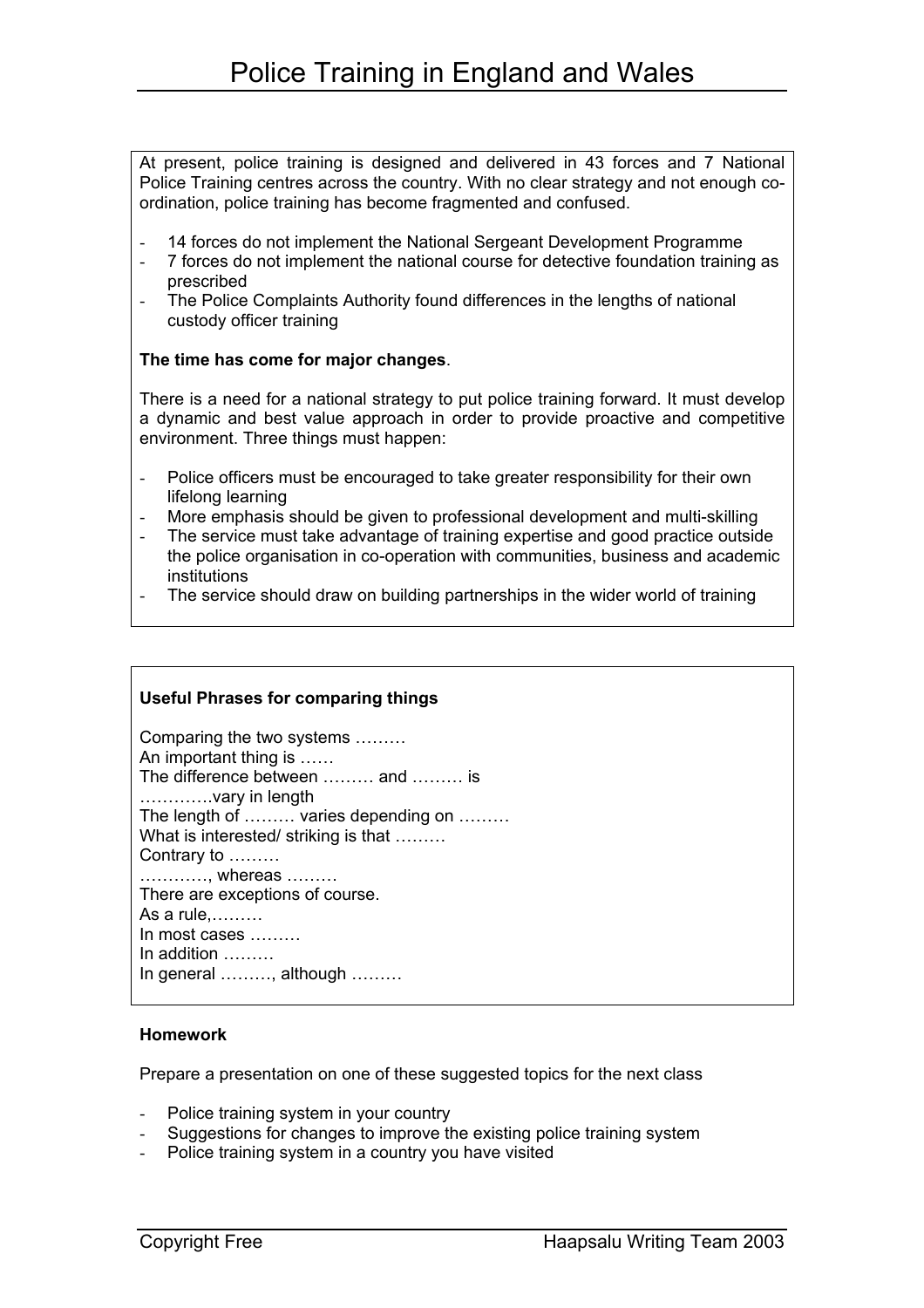| Police training in my country<br>Qualification received,<br>courses/schools attended | Inefficiencies of the present<br>police training | Suggested changes |
|--------------------------------------------------------------------------------------|--------------------------------------------------|-------------------|
|                                                                                      |                                                  |                   |
|                                                                                      |                                                  |                   |
|                                                                                      |                                                  |                   |
|                                                                                      |                                                  |                   |
|                                                                                      |                                                  |                   |
|                                                                                      |                                                  |                   |
|                                                                                      |                                                  |                   |
|                                                                                      |                                                  |                   |
|                                                                                      |                                                  |                   |
|                                                                                      |                                                  |                   |
|                                                                                      |                                                  |                   |
|                                                                                      |                                                  |                   |
|                                                                                      |                                                  |                   |
|                                                                                      |                                                  |                   |
|                                                                                      |                                                  |                   |
|                                                                                      |                                                  |                   |
|                                                                                      |                                                  |                   |
|                                                                                      |                                                  |                   |
|                                                                                      |                                                  |                   |
|                                                                                      |                                                  |                   |